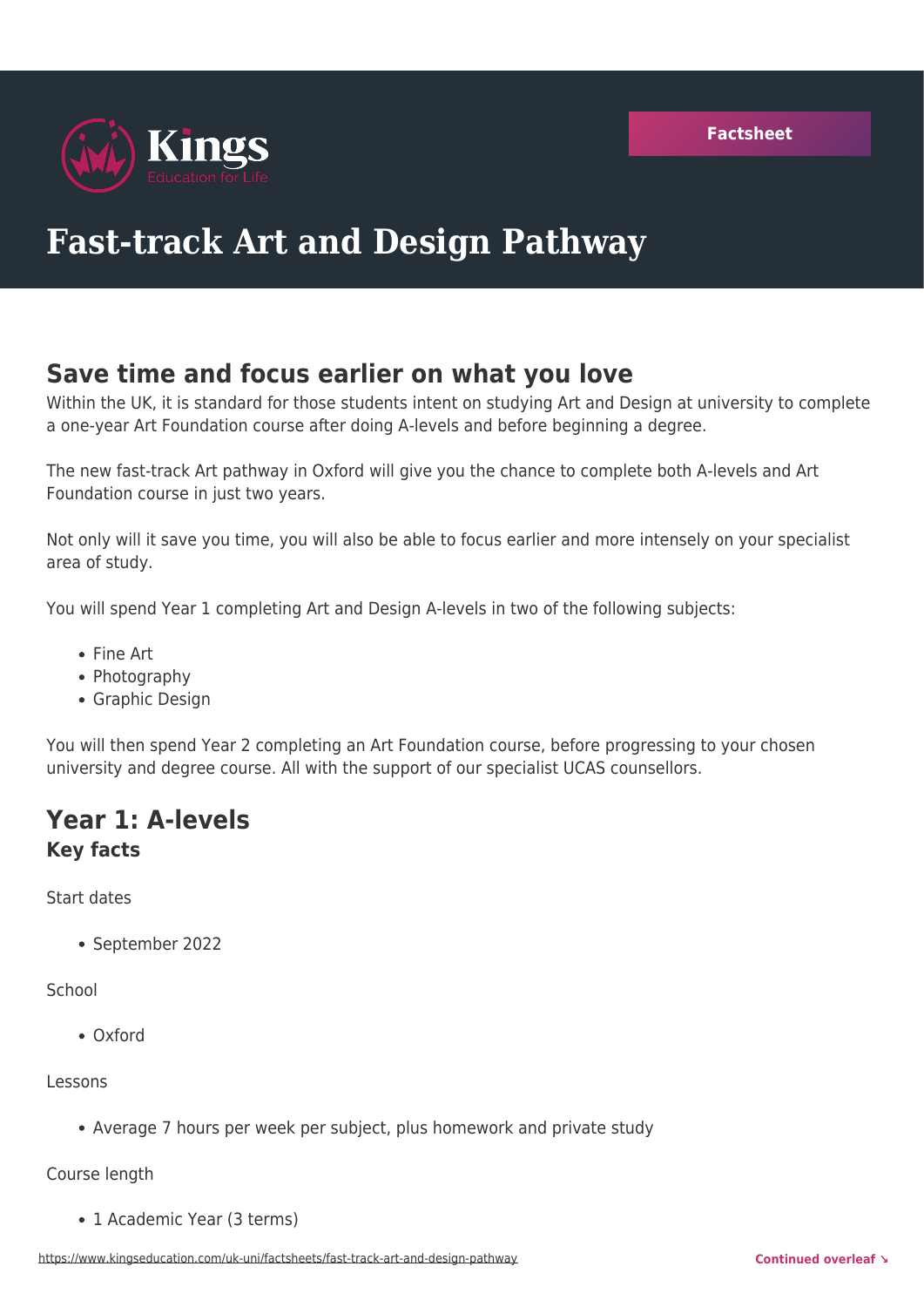#### Entry requirements

- Academic: Completed 10-11 years of schooling (GCSE or equivalent)
- Language: Minimum IELTS 6.0 or equivalent

#### Minimum age

 $• 16$ 

### **A-level subjects**

#### **Fine Art**

- Fine art requires engagement with aesthetic and intellectual concepts through the use of traditional and/or digital media, materials, techniques and processes for the purpose of self-expression.
- You will explore practical and critical/contextual work through the disciplines of painting and drawing, printmaking, sculpture, lens-based image making.
- You will communicate ideas and messages about the observed world, the qualities of materials, perceptions, or preconceptions.

#### **Graphic Design**

- You will explore practical and critical/contextual work through the disciplines of advertising, illustration, branding, information design.
- You will be required to develop practical and theoretical knowledge and understanding of relevant materials, processes, technologies and resources
- You will learn how ideas, feelings and meanings can be conveyed and interpreted in images and artefacts

#### **Photography**

- Allows you to expand your creative horizons through taking and editing photographs
- Teaches you about a whole range of photographic techniques and processes
- Helps you to develop an understanding of the creative process

### **[A-level Photography factsheet](https://www.kingseducation.com/uk-uni/factsheets/a-level-photography) [A-level Fine Art factsheet](https://www.kingseducation.com/uk-uni/factsheets/a-level-fine-art) [A-level Graphic Design factsheet](https://www.kingseducation.com/uk-uni/factsheets/a-level-graphic-design) Year 2: Art and Design Foundation Key facts**

#### Start dates

• September following completion of Year 1

#### School

Oxford

#### Lessons

Average 21 hours per week (plus homework and private study)